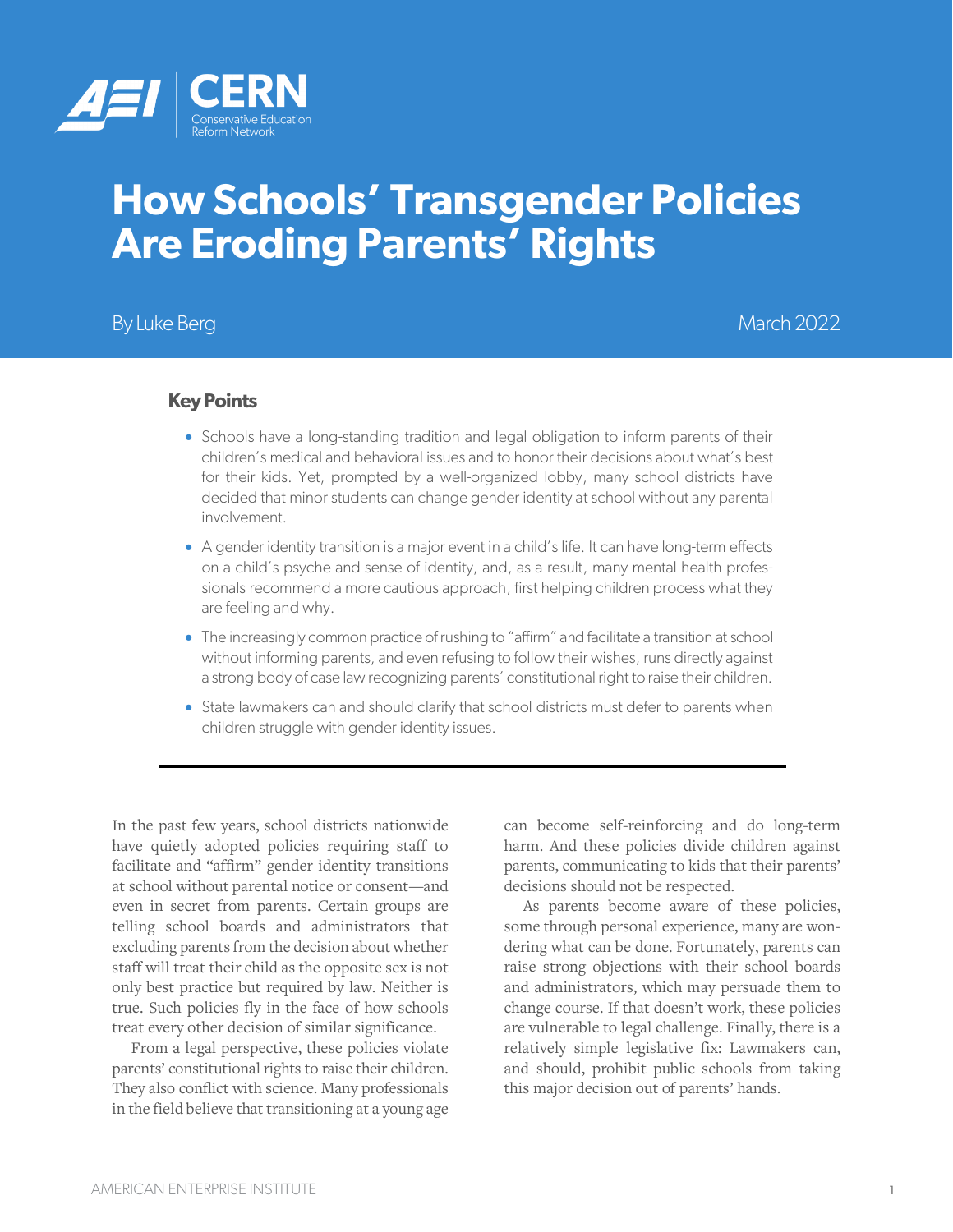## **The Norm and How It Was Broken**

When parents send their children to school, most expect open lines of communication and assume the school will defer to them on any significant decisions. That is, for the most part, the norm. As any parent of school-age kids can attest, schools require parental consent for just about everything, even seemingly insignificant matters: sports, field trips, extracurricular activities, alternate education programs, and taking any kind of medication at school. If something more serious arises during the school day, such as a medical or health-related issue, parents rightfully expect an immediate call before any sort of intervention.

Yet in the past few years, schools nationwide have carved out an exception to this expectation for one major and controversial issue: social gender identity transitions. Unbeknownst to many parents, schools are adopting policies that allow students to change gender identity at school, adopt a new name and pronouns, and even begin using opposite-sex facilities, without parental notice or consent and sometimes in secret from parents. This shift is happening under most parents' radar until it affects their children, when it's often too late to fight.

In Madison, Wisconsin, for example, where I live and work, the public school district a few years ago posted to its website a  $35$ -page document<sup>1</sup> that included policies allowing students of *any age* to adopt a new "affirmed name and pronouns" at school "regardless of parent/guardian permission," prohibiting staff from "reveal[ing]" this to parents without the student's consent and even requiring staff to deceive parents by using the student's "affirmed name and pronouns" at school while reverting to "their legal name and pronouns with family."2 Another Wisconsin school district recently trained its teachers that parents are "not entitled to know their kids' identities" and that "this knowledge must be earned."<sup>3</sup> Similar policies are showing up in school districts nationwide, including in Chicago; <sup>4</sup> Los Angeles; <sup>5</sup> Milwaukee, Wisconsin; <sup>6</sup> Montgomery County, Maryland; <sup>7</sup> New York City; <sup>8</sup> and Washington, DC. <sup>9</sup> Even some state education departments have adopted similar policies, including in New Jersey<sup>10</sup> and Virginia.<sup>11</sup> This is by

no means a comprehensive survey. And these policies aren't always written down, as a Wisconsin parent recently discovered.

This trend appears to be driven by a few groups telling school districts that this is the best practice and even required by law. The Gay, Lesbian, and Straight Education Network (GLSEN), for example, promotes a "model" policy that declares children have the "right" to "be addressed by a name and pronoun that corresponds to [their] gender identity" and "to keep [their] transgender status private at school," even emphasizing that "it is critical that parental/guardian approval is never a prerequisite for respecting a student's gender identity, including their chosen name and pronouns."12 The Madison School District's policy credits the GLSEN policy as its starting point. The language in this policy and the other multiple policies listed above mirrors the GLSEN policy.

Similarly, the National Education Association (NEA), with the Human Rights Campaign and the American Civil Liberties Union, in 2015 published a guidance document titled *Schools in Transition*, which states schools should first "ask whether the student's family is accepting" of a transition before "discussing with the student's family."<sup>13</sup> And if the family does not "support" a transition, the guidance recommends that schools come up with a plan for "how to refer to the student when communicating with the student's parents"—suggesting that this decision can be made at school without parents' input or knowledge.

In 2016, the Department of Education under the Obama administration issued a document recommending various "example" policies and "emerging practices for supporting transgender students." In a section about how schools should communicate with parents, the guidance endorsed policies openly stating that "parental participation is not required" for a transition at school.<sup>14</sup>

The logic behind these policies appears to go something like this: Children have a right to "be who they are." If children say they're transgender, they really are. The only appropriate response is to affirm their "true" identity, and any other response will harm them. And schools need to protect selfidentifying transgender kids from parents who aren't on board with an immediate transition.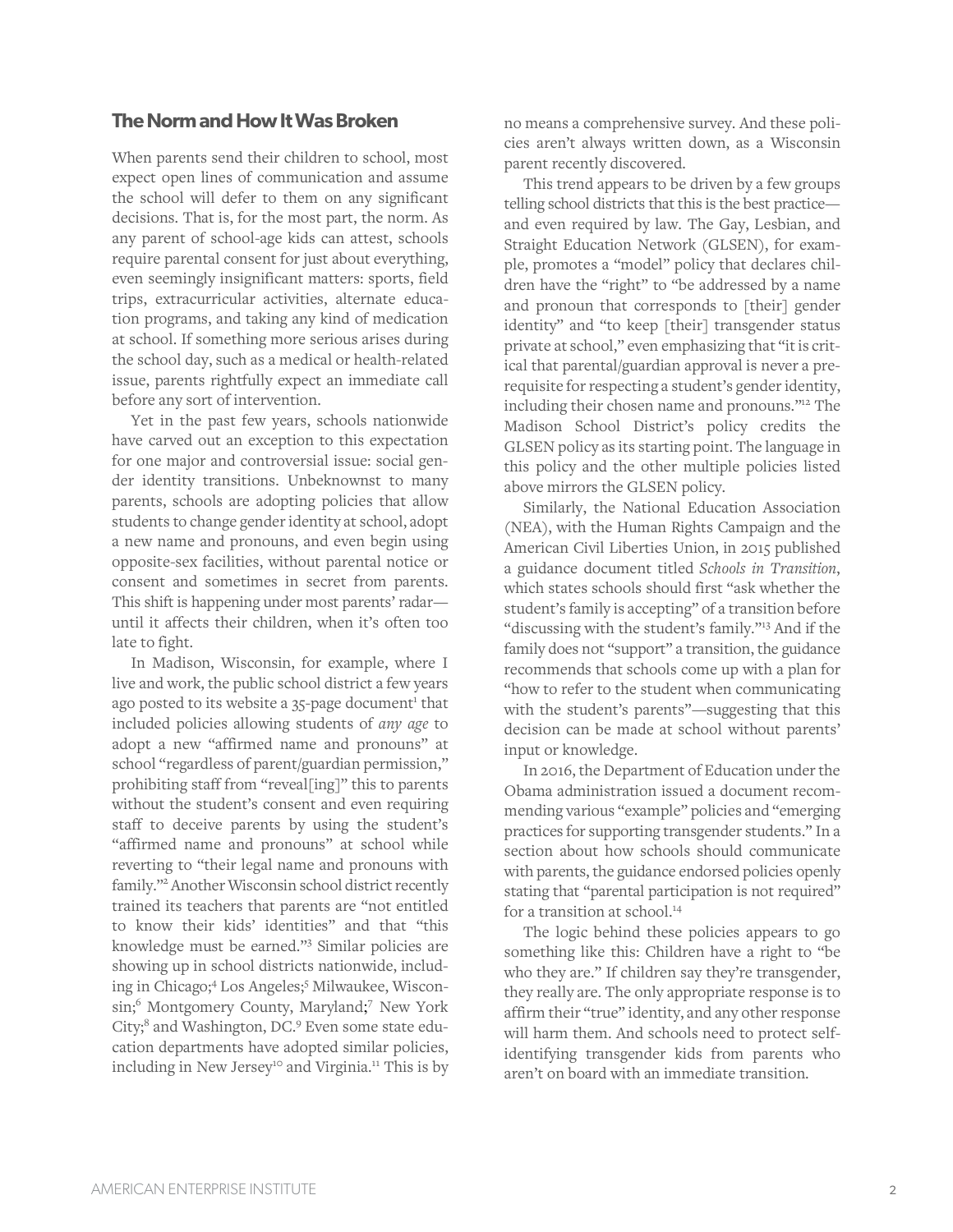But are these assumptions true? The short answer is no.

#### **Lifelong Implications**

The medical science on children with gender dysphoria is not settled. There is currently an ongoing and lively debate in the mental health community about how to best respond when children experience a disconnect between their biological sex and self-perceived gender identity. This debate has been covered much more extensively than is possible in this report in the media and recent books, most notably Abigail Shrier's highly praised book on the subject. 15

While some argue that immediate affirmation of a new identity is the best response, it is certainly not the *only* possible response, nor is it clear that it's even the *right* response in most circumstances.

While some argue that immediate affirmation of a new identity is the best response, it is certainly not the *only* possible response, nor is it clear that it's even the *right* response in most circumstances. Many professionals believe that transitioning and affirming a transition can become self-reinforcing and do long-term harm. Dr. Kenneth Zucker, for example, who for over three decades led one of the world's top clinics for children with gender dysphoria, has written that "parents who support, implement, or encourage a gender social transition (and clinicians who recommend one) are implementing a psychosocial treatment that will increase the odds of long-term persistence."<sup>16</sup>

This view, as Dr. Zucker explains elsewhere, is based on the idea that a child's sense of identity is formed by "messages from family, peers, and society."<sup>17</sup> Thus, daily affirmation of an alternate identity by respected adults, such as teachers, reinforces a child's belief that this is actually who he or she is, causing that identity to set in and reducing the chances of learning to find comfort with one's

body. So, instead of immediate affirmation, Dr. Zucker and others recommend first attempting to help children identify the underlying cause of their feelings and hopefully resolve the conflict.

The recent explosion of children dealing with gender identity issues strongly suggests that this is driven largely by social messaging. The UK government, for example, recently reported a "4,400 per cent increase in girls being referred for transitioning treatment in the past decade."<sup>18</sup> Canadian clinics have also seen "exponential growth in demand."19 In the United States, providers are also "reporting large upticks in new referrals," though "solid numbers are harder to come by."<sup>20</sup> A recent study documented a phenomenon it called "rapid onset gender dysphoria," in which multiple adolescents in a social group (often teenage girls) decide they are transgender in a short period.<sup>21</sup>

The research we have at this point supports that these feelings eventually go away for most children. Multiple follow-up studies have assessed the degree to which childhood gender dysphoria "persists," and they consistently find that the vast majority (70–90 percent) of children who struggle with this ultimately revert to identifying with their biological sex (that is, if they do not transition).<sup>22</sup> Even among adults, there are a growing number of "detransitioners," proof alone that one's selfperception at a given time does not necessarily predict how one will feel later in life.<sup>23</sup>

It should go without saying, but the best outcome is for children to learn to embrace the body they were born with. A life at war with one's body comes with many challenges. It is not physically possible to change sex. The surgeries that attempt to imitate a body of the opposite sex are wellknown to be sterilizing and to bring other complications. Studies have also found significantly worse mental health outcomes in the transgender population, even among those who have transitioned. One of the most robust long-term studies in this area found that a group of 324 Swedish individuals who had fully transitioned (including sexreassignment surgery) were still 19.1 times more likely to commit suicide than was the general population over an extended period.<sup>24</sup>

Transitioning at a young age poses special risks and complications. A social transition prepuberty can result in significant awkwardness when puberty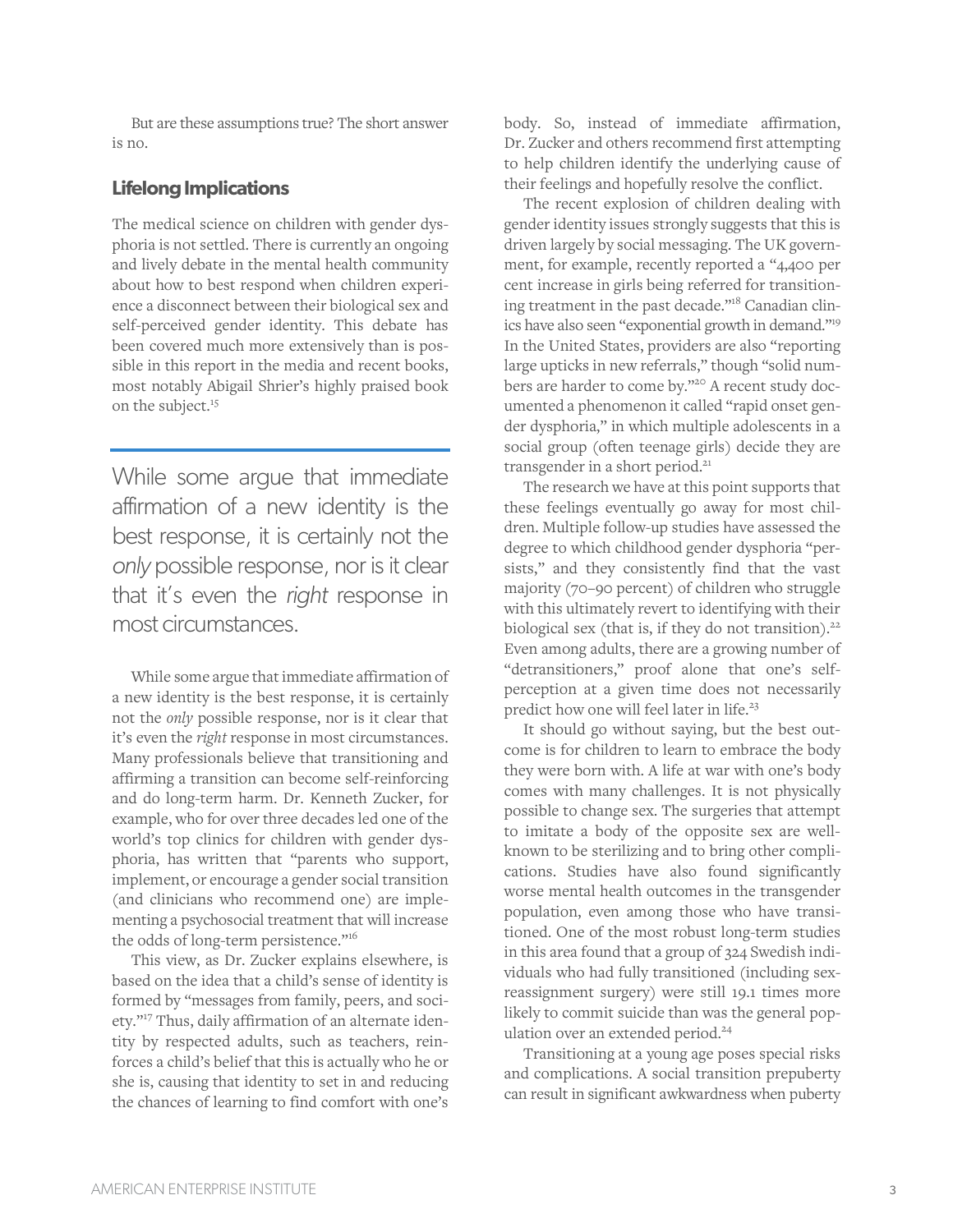arrives. The affirming crowd promotes puberty blockers and cross-sex hormones as a solution to this problem, but these can have irreversible effects on fertility and sexual response. It can also be particularly hard for school-age children to transition back if their feelings change. In one survey, students reported strong "fear of teasing and shame to admit they had been 'wrong,' result[ing] in a prolonged period of distress."25

In light of the long-term implications and the risk that an early transition will set a child down a path to that end, many experts view a social transition as a significant psychotherapeutic intervention. A well-known expert, Dr. Stephen Levine, in an affidavit for a case on this topic that I am litigating, summarizes as follows:

Therapy for young children that encourages transition cannot be considered to be neutral, but instead is an experimental procedure that has a high likelihood of changing the life path of the child, with highly unpredictable effects on mental and physical health, suicidality, and life expectancy.<sup>26</sup>

Thus, when school staff affirm a minor student's feelings that they are "really" a different gender, they are effectively making a *medical* decision for that child in place of the parents.

Even the World Professional Association for Transgender Health (WPATH) agrees that childhood gender identity transitions are "controversial." For those unfamiliar, WPATH is an advocacy organization that publishes a set of guidelines for transgender care. It is not a neutral organization; it strongly advocates for an affirming approach. Yet, it openly acknowledges that health professionals have "divergent views" about childhood transitions and recognizes the lack of evidence at this point "to predict the long-term outcomes of completing a gender role transition during early childhood."<sup>27</sup>

In the end, and in direct conflict with the school policies described above, WPATH encourages health professionals to *defer to parents* "as they work through the options and implications," even if they "do not allow their young child to make a gender-role transition."28 And this is a recommendation from an *advocacy* organization to health care *professionals*. How much more of a reason do teachers and school administrators, who have no expertise whatsoever in these matters, need to defer to parents?

#### **A Slender Reed**

If even WPATH recommends deferring to parents, what are schools' justifications for excluding parents from this decision (aside from ideological conviction or fear of bad press from special interest groups)? And do the justifications offered stand up to scrutiny?

The primary argument appears to be that children have a "right" to make this decision on their own. But this flies in the face of the traditional parent-child relationship. As the Supreme Court has explained, "Our jurisprudence historically has reflected Western civilization concepts of the family as a unit with broad parental authority over minor children."<sup>29</sup> Or, in another case: "Th[e] primary role of the parents in the upbringing of their children is now established beyond debate as an enduring American tradition."30 Parental authority is based on the commonsense recognition that "parents possess what a child lacks in maturity, experience, and capacity for judgment required for making life's difficult decisions."<sup>31</sup> Thus, a minor's disagreement with a parent's decision does "not diminish the parents' authority to decide what is best for the child."<sup>32</sup> And government officials, including teachers and school administrators, generally cannot override or even "review such parental decisions."33

While the Court has recognized that minors have some limited rights that supersede their parents' objection (most notably, to get an abortion), the lead opinion in one of those cases emphasized that, generally, "the constitutional rights of children cannot be equated with those of adults," due to their "inability to make critical decisions in an informed, mature manner" and the "importance of the parental role in child rearing."<sup>34</sup> Thus, "Parental notice and consent are qualifications that typically may be imposed . . . on a minor's right to make important decisions."<sup>35</sup>

That is not to say that minors should have no say in this decision. Part of good parenting is helping your children learn to make good decisions on their own. But parenting also sometimes requires saying no, sometimes even to protect children from themselves. The question of *when* children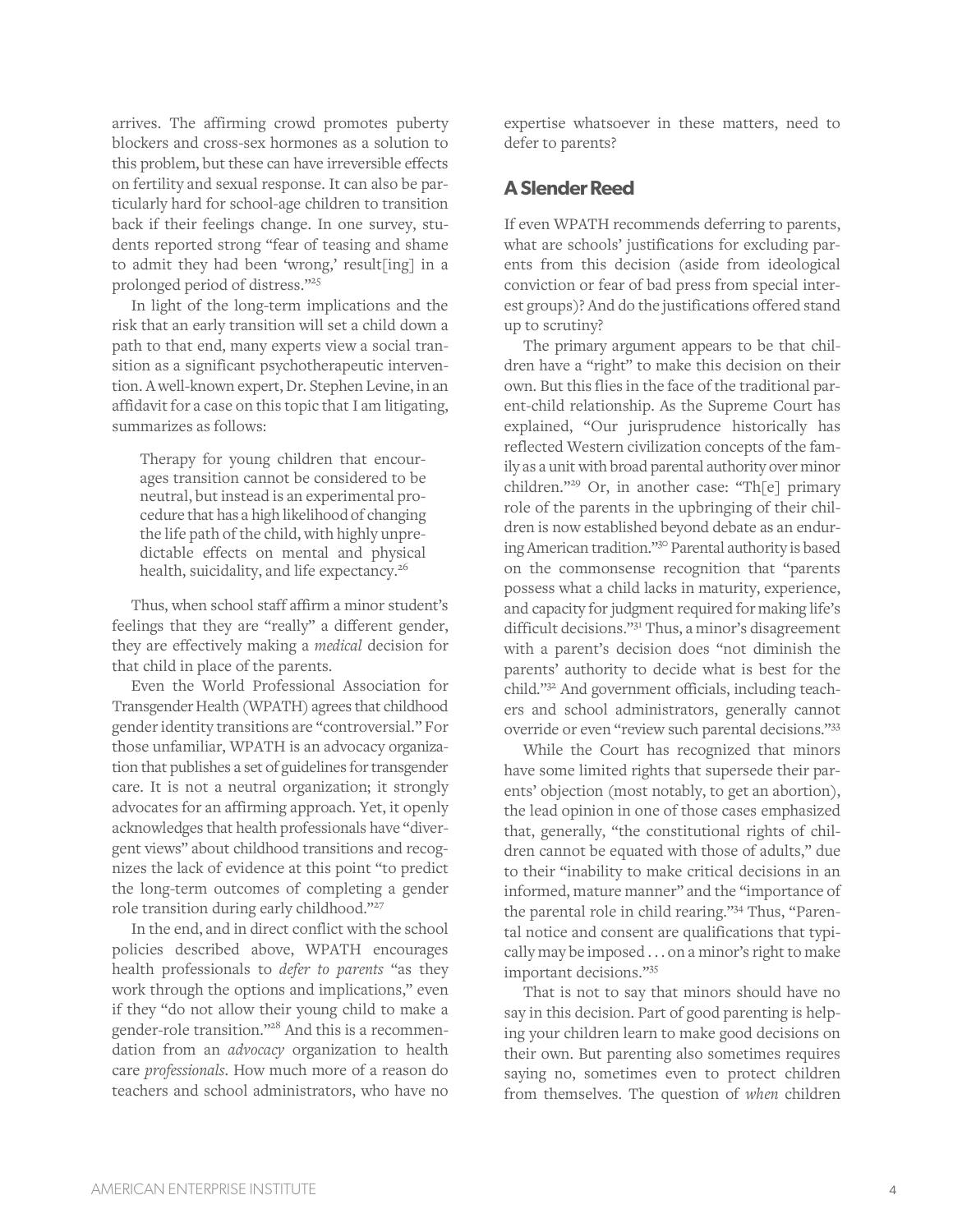are ready to decide for themselves whether to take on a different gender identity is not easy (and the answer probably differs for each child), but that is ultimately a decision for the parents to make, not for schools to preempt.

A recent example, from a family in the Kettle Moraine School District in Wisconsin, illustrates this point. Their 12-year-old daughter began struggling with some mental health issues and became convinced rather abruptly that she was transgender. After this was promptly affirmed by a mental health provider, she told school staff that she wanted to socially transition to a male name and pronouns at school. But her parents decided that *immediately* transitioning would not be best for her—they wanted her to take time to be sure—and communicated this to her and her school. But the school refused to respect the parents' decision, forcing them to withdraw their daughter from public school and search for a private school. After an extended absence from any messages of affirmation, their daughter changed her mind, agreeing that her parents were right to put the brakes on a transition. She later expressed to her mother that "affirmative care really messed me up."

Another main argument in support of these policies is protecting students' right to privacy, often invoking the Family Educational Rights and Privacy Act (FERPA) in support.<sup>36</sup> But minors do not generally have a right to privacy vis-á-vis *their parents*. As *Wyatt v. Fletcher* states, "There is no clearly established law holding that a student in a public secondary school has a privacy right . . . that precludes school officials from discussing *with a parent* the student's private matters."37

FERPA does not provide such a right either. If anything, FERPA supports parents' role. That law generally gives parents full access to their children's education records.<sup>38</sup> And under the implementing regulations, only *parents* (or students over age 18) can request to change education records, including a name-change request.39 In other words, these policies frequently come close to *violating*  FERPA. Some certainly do. The Madison School District's policy, for example, directs teachers to keep a form recording a student's new "affirmed name and pronouns" out of student records, so that parents can't access it.

Another common argument is that these policies are necessary to protect transgender kids from parents who might not support affirmation. This rationale *assumes* that anything short of immediate affirmation is inherently abusive. But that is not remotely true, much less universally accepted; as explained above, many professionals believe *affirmation* is actually harmful. Regardless of who is right, courts have long recognized that the government "has no interest in protecting children from their parents unless it has some definite and articulable evidence giving rise to a reasonable suspicion that a child has been abused or is in imminent danger of abuse."<sup>40</sup> And even when the risk from parents rises to that level, parents are entitled to significant due process protections before the state can override their decisions.<sup>41</sup>

Parents are entitled to significant due process protections before the state can override their decisions.

Finally, some argue that adopting a new name and pronouns is no big deal; it's just like a nickname, and it allows students to explore their identity. Experts disagree. Daily affirmation by authority figures—consistently treating a child as if he or she is actually the opposite sex—can profoundly affect a child's psyche and sense of identity.

## **Reasserting Parental Authority**

So what can be done? First, parents should be actively engaged in their schools and push back against any policies like this, at school board meetings and wherever else they can. And parents should get involved even if their kids aren't presently dealing with this. Many parents whose kids struggle with gender dysphoria don't see it coming, and by then, it's often too late to fight such policies. This may seem obvious and overly simplistic, but I believe many school boards are simply being duped by groups like GLSEN and the NEA that excluding parents from this issue is the accepted "best" practice to support transgender students. It may not always be policy extremism driving these policies;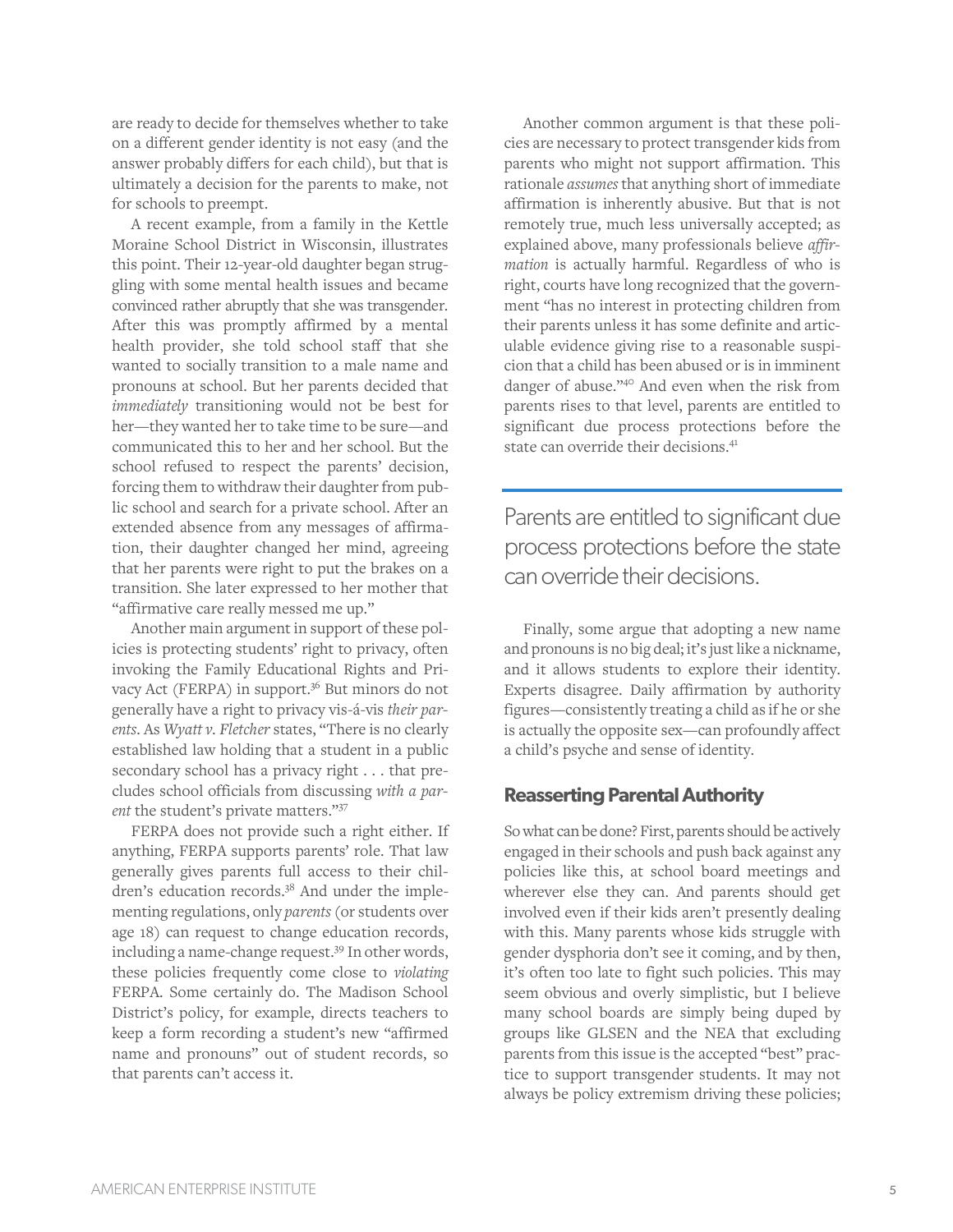school leaders may be hearing from only one side. If no one says otherwise, school boards may not be aware of the debate and risks associated with teachers affirming a transition or the legal arguments against such a policy. But if parents show up armed with accurate information, schools boards might reconsider.

This has already happened in Wisconsin. The Kenosha School District recently considered a policy that, like Madison's and others, would allow students to choose a new name and pronouns at school without parental consent.<sup>42</sup> But it ultimately rejected that part of the policy, after considering the lawsuit we filed against the Madison School District calling attention to this issue.<sup>43</sup> One student's father who is running for the school board said in a speech to the board that it was "important" to "stop and ponder" court decisions that "recogniz[e] that parents are the primary decision makers with respect to their children."<sup>44</sup>

Even if political pressure fails, these policies are vulnerable to lawsuits. As discussed briefly above, a long line of cases from the United States Supreme Court holds that parents have a fundamental right, under the 14th Amendment, to "direct the upbringing and education of children under their control."<sup>45</sup> This is "perhaps the oldest of the fundamental liberty interests recognized by" the Court.<sup>46</sup> A similar right may also be protected by state constitutions, as in Wisconsin. These cases emphatically reject as "statist" and "repugnant to American tradition" one of the major premises of these policies—the "notion that governmental power should supersede parental authority" because school officials know better than parents. 47

Most of these cases do not involve schools excluding parents from a major decision affecting their child—primarily because schools generally don't do this—but one case out of the US Court of Appeals for the Third Circuit stands out. In *Gruenke v. Seip*, a high school swim coach suspected a team member was pregnant, but instead of notifying her parents, the coach discussed it with others and eventually pressured the team member to take a pregnancy test. The mother sued, arguing that by failing to promptly notify and defer to her, the coach violated her "parental right to choose the proper method of resolution." The court condemned this "arrogation of the parental role": "It is not educators, but parents who have primary rights in the upbringing of children. School officials have only a secondary responsibility and must respect these rights."<sup>48</sup>

The Wisconsin Institute for Law & Liberty,<sup>49</sup> in partnership with Alliance Defending Freedom, has brought two lawsuits challenging such policies as a violation of parents' constitutional rights, one against the Madison School District<sup>50</sup> and another against the Kettle Moraine School District.<sup>51</sup> These cases are still in the early stages, so there is no definitive ruling on the merits yet, but they have already won a partial injunction against the Madison School District that prevents staff from lying to or deceiving parents about the name and pronouns their children are using at school. The Wisconsin Supreme Court recently granted review of the Madison case to decide whether that injunction went far enough; the argument is set for April 12, 2022. $5^2$  That an injunction against intentional deception is even necessary says something about where we are. Other groups have brought similar lawsuits in California,<sup>53</sup> Florida (two cases),<sup>54</sup> Maryland,<sup>55</sup> and Virginia.<sup>56</sup> These cases provide a template that others can follow to challenge policies like this.

One problem with both litigation and political pressure, however, is that these policies aren't always written down. School boards, administrators, and their lawyers might discuss this scenario internally and reach a position without parents' awareness or any opportunity for input. In the Kettle Moraine School District, for example, there was no written policy; the parents only learned that the school would not respect their decision in the middle of the crisis, leaving them no short-term option but to withdraw their daughter from the school. When school districts make such weighty decisions without committing them to writing, it short-circuits parents' ability to hold them accountable.

In light of this, the best solution may be legislative. It would not be hard to craft a simple bill requiring parental permission before minor students can change their gender identity at school. The focus of such a bill should be on teachers and staff and how they address students. It could read something like this:

School teachers and staff, while at school, may not knowingly address a minor student using a name and pronouns at odds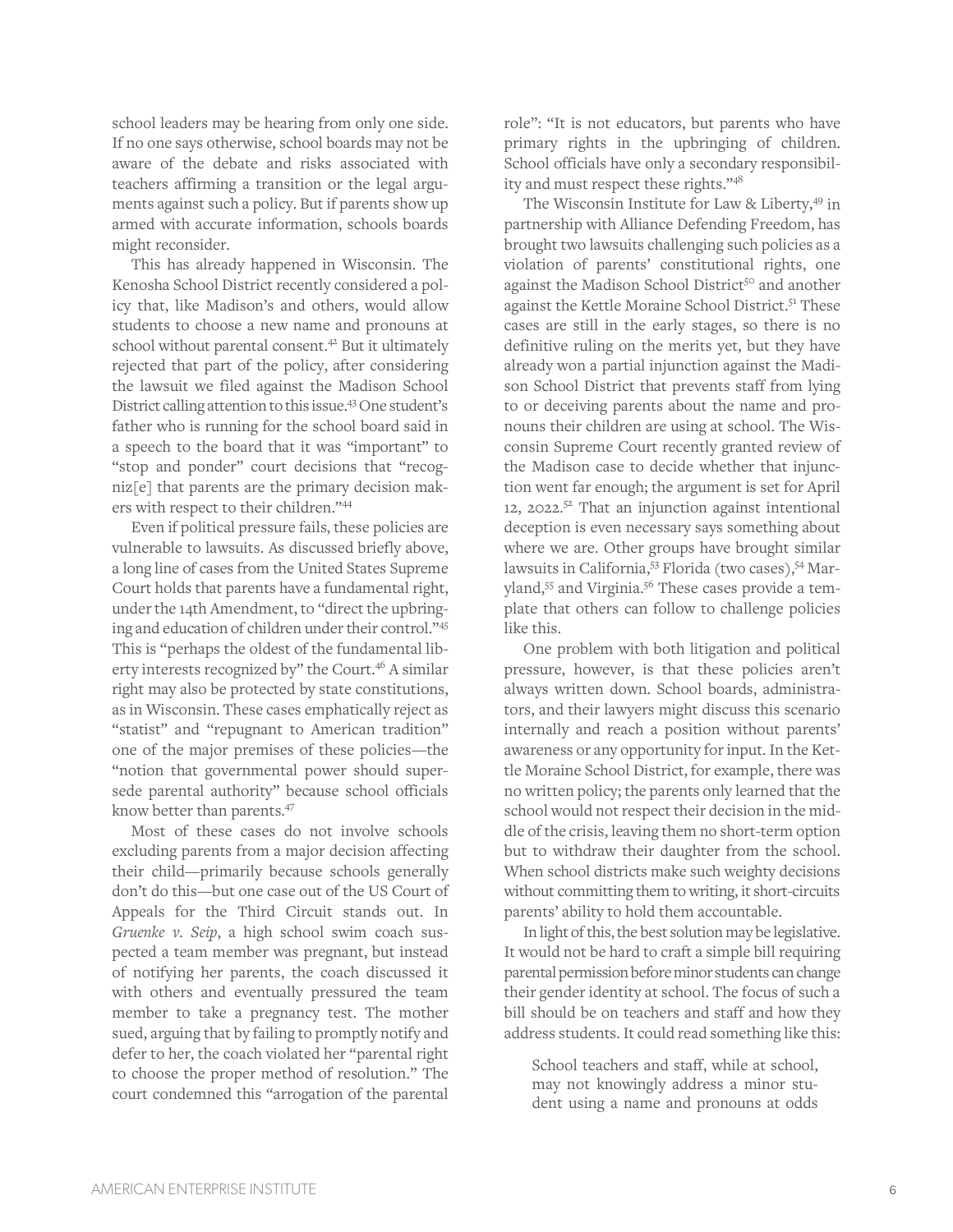with the student's biological sex, or allow minor students to use opposite sex bathrooms and locker rooms, without written permission from a parent or legal guardian.

This could even be included as part of a package of parents' rights in education. The Wisconsin Legislature, on March 8, 2022, passed a parents' rights bill codifying various rights of parents, including the right to "determine the names and pronouns used for the child while at school." (The bill now goes to the governor.)<sup>57</sup>

To be clear, such a bill would not, as some will likely argue, *require* teachers to immediately "out" to parents any student who has questions about these issues and confides in a teacher (though teachers must be *permitted* to communicate openly with parents about this, because this can be a serious mental health issue). But if a student wants to take the major step to transition, asking all teachers and staff to treat him or her as the opposite sex while at school, *that* should require parental permission, just as taking medication at school does, because—as noted above—social affirmation is a medical intervention. Teachers can still be a safe space for students to process these issues while gently explaining to students who want to transition that this is a big decision and that they need to involve their parents if they want to do so at school with the support of staff.

No parents should go through what Jay Keck<sup>58</sup> went through, suddenly discovering one day that his daughter had changed gender identity at school, with the school's active participation and affirmation but without any notice to him. No parents should go through what the Kettle Moraine parents went through, being forced to withdraw their daughter from public school just to protect her and preserve their parental role.

A bill to prevent this should find broad support among parents and constituents. Most parents are outraged when they learn that school districts are excluding parents from this major decision. Even parents who ultimately would allow an immediate transition should want and expect to be involved. Those who support these policies should be forced to defend them publicly and explain why they believe it's ever appropriate to hide such a serious issue from parents or to subvert the parents' decision about what's best for their child. These policies have been implemented quietly for a reason. A public debate that brings them to light may be all that's needed to start eliminating them.

#### **About the Author**

**Luke Berg** works as a deputy counsel at the Wisconsin Institute for Law & Liberty. He previously served as a deputy solicitor general and assistant attorney general at the Wisconsin Department of Justice.

#### **Notes**

1. Madison Metropolitan School District, "Guidance & Policies to Support Transgender, Non-Binary, and Gender-Expansive Students," April 2018, [https://www.madison.k12.wi.us/student-staff-support/lgbtq/guidance-policies-to-support-transgender-non](https://www.madison.k12.wi.us/student-staff-support/lgbtq/guidance-policies-to-support-transgender-non-binary-and-gender-expansive-students)[binary-and-gender-expansive-students.](https://www.madison.k12.wi.us/student-staff-support/lgbtq/guidance-policies-to-support-transgender-non-binary-and-gender-expansive-students)

2. Madison Metropolitan School District, "Guidance & Policies to Support Transgender, Non-Binary, and Gender-Expansive Students," 9–18.

3. M. D. Kittle, "Wisconsin School District: Parents Are Not 'Entitled to Know' If Their Kids Are Trans," Federalist, March 8, 2022, [https://thefederalist.com/2022/03/08/wisconsin-school-district-parents-are-not-entitled-to-know-if-their-kids-are-trans/.](https://thefederalist.com/2022/03/08/wisconsin-school-district-parents-are-not-entitled-to-know-if-their-kids-are-trans/)

4. Chicago Public Schools, "Guidelines Regarding the Support of Transgender and Gender Nonconforming Students," July 2019, 4–5, [https://www.cps.edu/globalassets/cps-pages/services-and-supports/health-and-wellness/healthy-cps/healthy-environment/lgbtq](https://www.cps.edu/globalassets/cps-pages/services-and-supports/health-and-wellness/healthy-cps/healthy-environment/lgbtq-supportive-environments/guidelines_regarding_supportoftransgenderand-gender_nonconforming_students_july_2019.pdf)[supportive-environments/guidelines\\_regarding\\_supportoftransgenderand-gender\\_nonconforming\\_students\\_july\\_2019.pdf.](https://www.cps.edu/globalassets/cps-pages/services-and-supports/health-and-wellness/healthy-cps/healthy-environment/lgbtq-supportive-environments/guidelines_regarding_supportoftransgenderand-gender_nonconforming_students_july_2019.pdf)

5. David Holmquist, "Gender Identity and Students—Ensuring Equity and Nondiscrimination,"Los Angeles Unified School District, May 17, 2019, [https://achieve.lausd.net/cms/lib/CA01000043/Centricity/Domain/383/BUL-6224.2%20Transgender%20Policy%205%](https://achieve.lausd.net/cms/lib/CA01000043/Centricity/Domain/383/BUL-6224.2%20Transgender%20Policy%205%25%202013%2019.pdf) [2013%2019.pdf.](https://achieve.lausd.net/cms/lib/CA01000043/Centricity/Domain/383/BUL-6224.2%20Transgender%20Policy%205%25%202013%2019.pdf)

6. Milwaukee Public Schools, "Gender Inclusion Guidance," October 2016, 3–6, [https://esb.milwaukee.k12.wi.us/attachments/](https://esb.milwaukee.k12.wi.us/attachments/%20f36536ea-e075-4a98-b135-54abb5ee05c1.pdf) [f36536ea-e075-4a98-b135-54abb5ee05c1.pdf.](https://esb.milwaukee.k12.wi.us/attachments/%20f36536ea-e075-4a98-b135-54abb5ee05c1.pdf)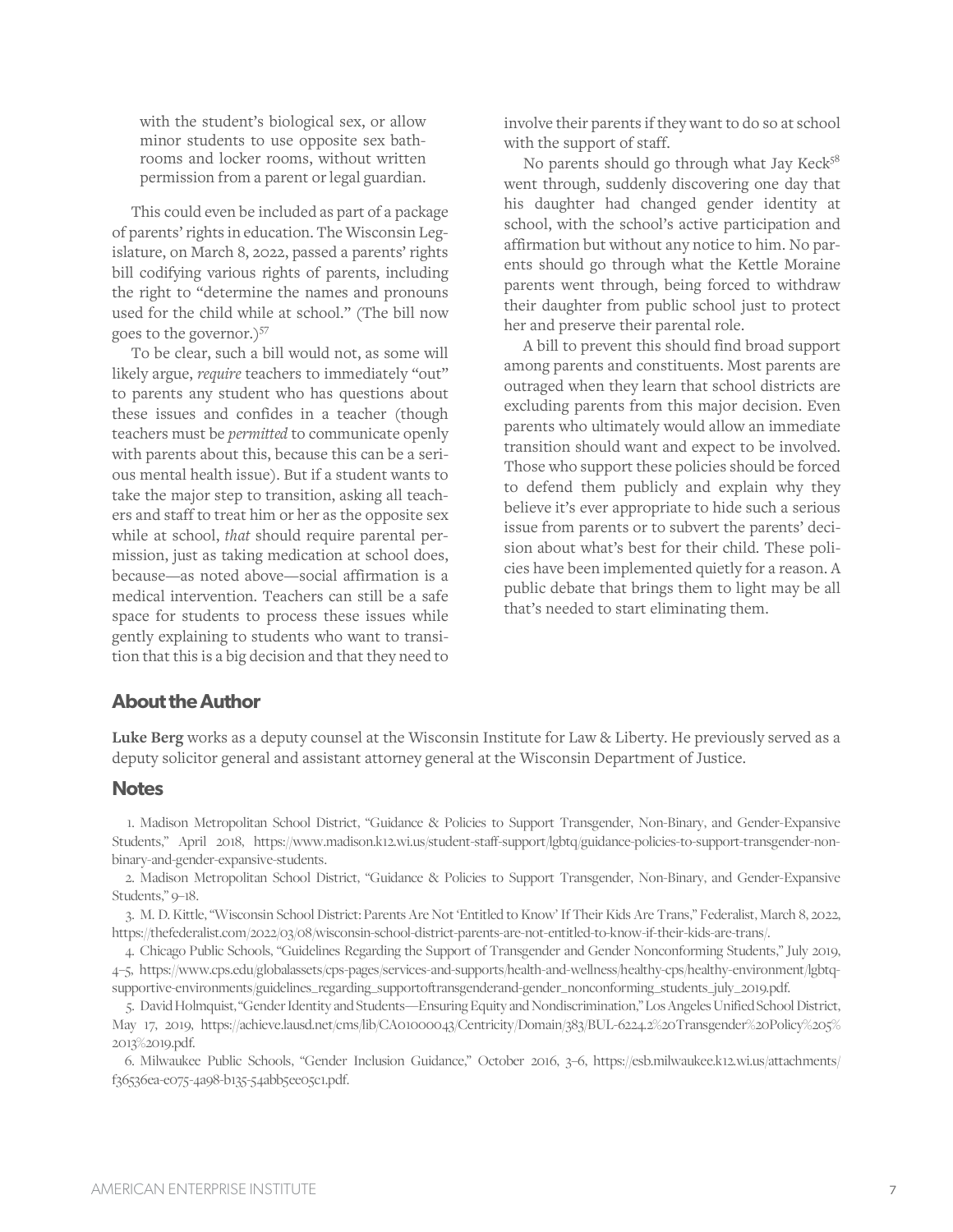7. Montgomery County Public Schools, "Guidelines for Student Gender Identity," 2020, 2–3, https://www.montgomeryschoolsmd. org/uploadedFiles/students/rights/1243%2019\_GenderIdentityGuidelinesForStudents\_WithCOVER(1).pdf.

8. New York City Department of Education, "Guidelines to Support Transgender and Gender Expansive Students," https://www. schools.nyc.gov/school-life/school-environment/guidelines-on-gender/guidelines-to-support-transgender-and-gender-expansivestudents.

9. District of Columbia Public Schools, "Transgender and Gender-Nonconforming Policy Guidance," June 2015, 8, https://dcps.dc. gov/sites/default/files/dc/sites/dcps/publication/attachments/DCPS%20Transgender%20Gender%20Non%20Conforming%20Policy% 20Guidance.pdf.

10. New Jersey Department of Education, "Transgender Student Guidance for School Districts," 2–3, [https://nj.gov/education/](https://nj.gov/education/%20students/safety/sandp/transgender/Guidance.pdf) [students/safety/sandp/transgender/Guidance.pdf.](https://nj.gov/education/%20students/safety/sandp/transgender/Guidance.pdf) 

11. Virginia Department of Education, "Model Policies for the Treatment of Transgender Students in Virginia's Public Schools," [https://townhall.virginia.gov/l/GetFile.cfm?File=C:%5CTownHall%5Cdocroot%5CGuidanceDocs\\_Proposed%5C201%5CGDoc\\_DOE\\_](https://townhall.virginia.gov/l/GetFile.cfm?File=C:%5CTownHall%5Cdocroot%5CGuidanceDocs_Proposed%5C201%5CGDoc_DOE_4683_20201208.pdf) [4683\\_20201208.pdf.](https://townhall.virginia.gov/l/GetFile.cfm?File=C:%5CTownHall%5Cdocroot%5CGuidanceDocs_Proposed%5C201%5CGDoc_DOE_4683_20201208.pdf)

12. Gay, Lesbian, and Straight Education Network and National Center for Transgender Equality, "Model School District Policy on Transgender and Gender Nonconforming Students," September 2018, 4–9, [http://live-glsen-website.pantheonsite.io/sites/default/files/](http://live-glsen-website.pantheonsite.io/sites/default/files/%20Model-School-District-Policy-on-Transgender-and-Gender-Nonconforming-Students-GLSEN.pdf) [Model-School-District-Policy-on-Transgender-and-Gender-Nonconforming-Students-GLSEN.pdf.](http://live-glsen-website.pantheonsite.io/sites/default/files/%20Model-School-District-Policy-on-Transgender-and-Gender-Nonconforming-Students-GLSEN.pdf) 

13. Asaf Orr et al., *Schools in Transition: A Guide for Supporting Transgender Students in K–12 Schools*, 32[, https://hrc-prod-requests.s3-us](https://hrc-prod-requests.s3-us-west-2.amazonaws.com/files/assets/resources/Schools-In-Transition.pdf?mtime=20200713142742&focal=none)[west-2.amazonaws.com/files/assets/resources/Schools-In-Transition.pdf?mtime=20200713142742&focal=none.](https://hrc-prod-requests.s3-us-west-2.amazonaws.com/files/assets/resources/Schools-In-Transition.pdf?mtime=20200713142742&focal=none) 

14. US Department of Education,Office of Elementary and Secondary Education, Office of Safe and Healthy Students,"Examples of Policies and Emerging Practices for Supporting Transgender Students," May 2016, 4–5, [https://www2.ed.gov/about/offices/list/oese/](https://www2.ed.gov/about/offices/list/oese/%20oshs/emergingpractices.pdf) [oshs/emergingpractices.pdf.](https://www2.ed.gov/about/offices/list/oese/%20oshs/emergingpractices.pdf) 

15. Abigail Shrier, *Irreversible Damage: The Transgender Craze Seducing Our Daughters* (Washington, DC: Regnery Publishing, 2020); Jesse Singal, "How the Fight Over Transgender Kids Got a Leading Sex Researcher Fired," Cut, February 7, 2016, https://www.thecut. com/2016/02/fight-over-trans-kids-got-a-researcher-fired.html; and Heather Brunskell-Evans and Michele Moore, *Inventing Transgender Children and Young People* (Newcastle upon Tyne, England: Cambridge Scholars Publishing, 2019).

16. Kenneth J. Zucker, "The Myth of Persistence: Response to 'A Critical Commentary on Follow-Up Studies & "Desistance"Theories About Transgender & Gender Non-Conforming Children' by Temple Newhook et al. (2018)," *International Journal of Transgenderism* 19, no. 2 (2018): 231[, https://www.researchgate.net/publication/325443416.](https://www.researchgate.net/publication/325443416)

17. Singal, "How the Fight over Transgender Kids Got a Leading Sex Researcher Fired."

18. Gordon Rayner, "Minister Orders Inquiry into 4,000 Per Cent Rise in Children Wanting to Change Sex," *Telegraph*, September 16, 2018[, https://www.telegraph.co.uk/politics/2018/09/16/minister-orders-inquiry-4000-per-cent-rise-children-wanting/.](https://www.telegraph.co.uk/politics/2018/09/16/minister-orders-inquiry-4000-per-cent-rise-children-wanting/) 

19. Jen Beard, "Spike in Demand for Treatment of Transgender Teens," CBC, March 4, 2019, [https://www.cbc.ca/news/canada/](https://www.cbc.ca/news/canada/%20ottawa/trans-teens-ottawa-cheo-demand-1.5026034) [ottawa/trans-teens-ottawa-cheo-demand-1.5026034.](https://www.cbc.ca/news/canada/%20ottawa/trans-teens-ottawa-cheo-demand-1.5026034) 

20. Jesse Singal, "When Children Say They're Trans," *Atlantic*, July 2018, [https://www.theatlantic.com/magazine/archive/2018/07/](https://www.theatlantic.com/magazine/archive/2018/07/%20when-a-child-says-shes-trans/561749/) [when-a-child-says-shes-trans/561749/.](https://www.theatlantic.com/magazine/archive/2018/07/%20when-a-child-says-shes-trans/561749/) 

21. Lisa Littman, "Parent Reports of Adolescents & Young Adults Perceived to Show Signs of a Rapid Onset of Gender Dysphoria," *PLOS One*13, no. 8 (2018): e0202330, [https://journals.plos.org/plosone/article?id=10.1371/journal.pone.0202330.](https://journals.plos.org/plosone/article?id=10.1371/journal.pone.0202330) 

22. For example,see James M. Cantor, "Transgender and Gender Diverse Children and Adolescents: Fact-Checking of AAP Policy," *Journal of Sex & Marital Therapy* 46, no. 4 (2019): 1, [https://www.ohchr.org/Documents/Issues/SexualOrientation/IESOGI/Other/](https://www.ohchr.org/Documents/Issues/SexualOrientation/IESOGI/Other/%20Rebekah_Murphy_20191214_JamesCantor-fact-checking_AAP-Policy.pdf) [Rebekah\\_Murphy\\_20191214\\_JamesCantor-fact-checking\\_AAP-Policy.pdf.](https://www.ohchr.org/Documents/Issues/SexualOrientation/IESOGI/Other/%20Rebekah_Murphy_20191214_JamesCantor-fact-checking_AAP-Policy.pdf) 

23. For example, see Elie Vandenbussche, "Detransition-Related Needs and Support: A Cross-Sectional Online Surve*y*," *Journal of Homosexuality* (2021).

24. For example, see Cecilia Dhejne et al., "Long-Term Follow-Up of Transsexual Persons Undergoing Sex Reassignment Surgery: Cohort Study in Sweden," *PLOS One* 6, no. 2 (2011): e16885.

25. Thomas D. Steensma and Peggy T. Cohen-Kettenis, "Gender Transitioning Before Puberty?," *Archives of Sexual Behavior* 40, no. 4 (2011): 649–50[, https://www.researchgate.net/publication/50272376\\_Gender\\_Transitioning\\_before\\_Puberty.](https://www.researchgate.net/publication/50272376_Gender_Transitioning_before_Puberty) 

26. Levine, Aff. ¶ 69, February 19, 2020[, https://will-law.org/wp-content/uploads/2021/02/affidavit-stephen-levine-with-exhibit.pdf.](https://will-law.org/wp-content/uploads/2021/02/affidavit-stephen-levine-with-exhibit.pdf)

27. World Professional Association for Transgender Health, *Standards of Care for the Health of Transsexual, Transgender, and Gender-Nonconforming People*, 2012[, https://www.wpath.org/media/cms/Documents/SOC%20v7/SOC%20V7\\_English2012.pdf?\\_t=1613669341.](https://www.wpath.org/media/cms/Documents/SOC%20v7/SOC%20V7_English2012.pdf?_t=1613669341) 

28. World Professional Association for Transgender Health, *Standards of Care for the Health of Transsexual, Transgender, and Gender-Nonconforming People*.

29. *Parham v. J. R.*, 442 US 584, 602–4 (1979).

30. *Wisconsin v. Yoder*, 406 US 205, 232 (1972).

31. *Parham*, 442 US at 602–4.